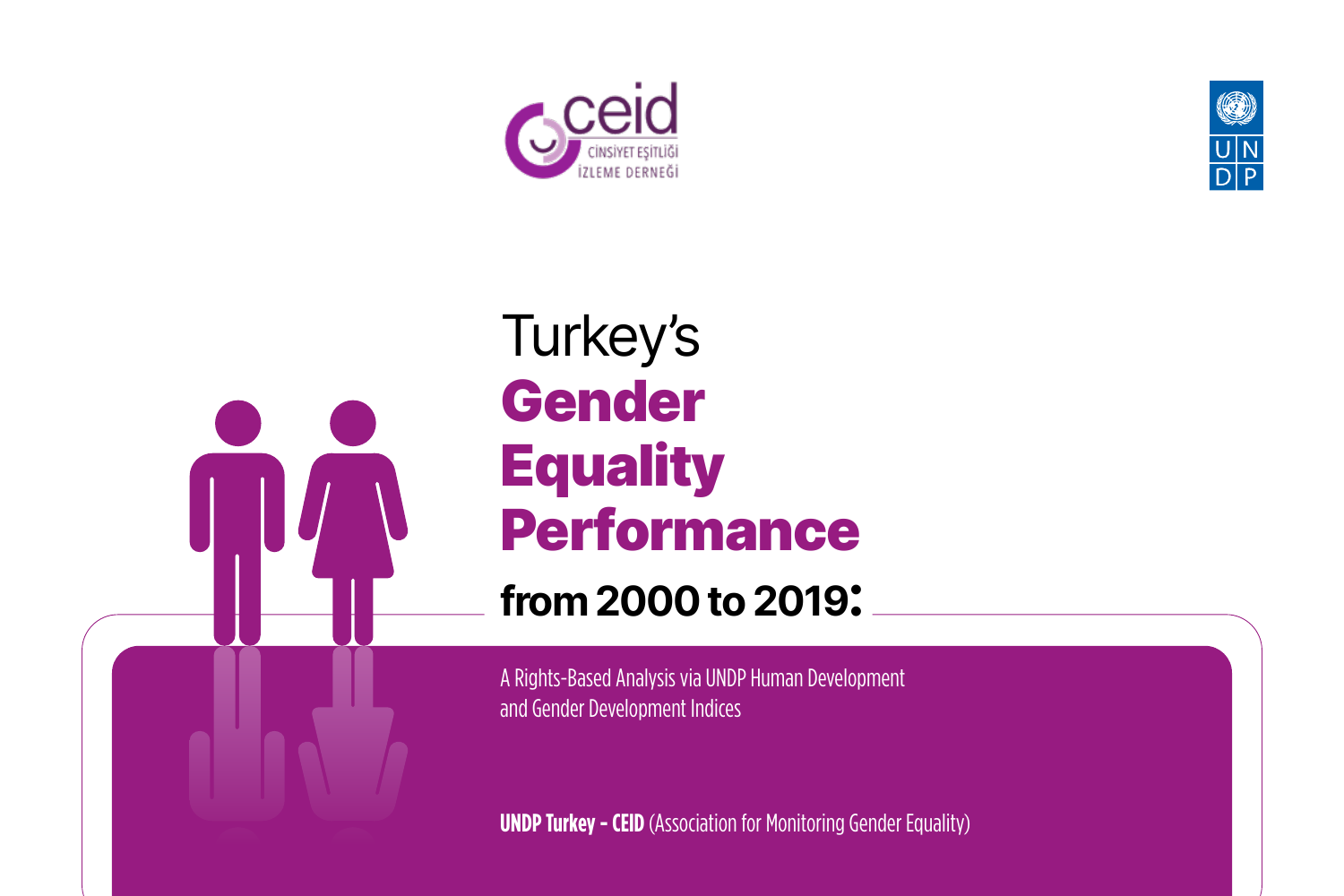**Introduced by UNDP in the early 1990s, the Human Development Index (HDI) and Gender Development Index (GDI) set the ground for making comparison, among countries, of the actual progress in the human development based on equality. Likewise, the Gender Inequality Index (GII) makes it possible to compare how inequalities have changed between countries. Thereafter, the efforts evolved into the largest indicator set developed for the Sustainable Development Goals. The United Nations made recommendations within the framework of the human rights-based development approach for the use of rights-based indicators in the monitoring of countries' development performances.** 

**In this context, the current study aims, using the rights-based indicators developed for monitoring gender equality in Turkey, to shed light on how HDI, GDI and GII values have changed over time, to understand the change observed over time, and to draw attention to such change to encourage taking necessary steps. Monitoring the change in Turkey over time through indicators makes it possible to clarify the progressing or receding areas and to develop policies accordingly.**

# **PROGRESS**

**Turkey's Human Development Index (HDI)** value increased by

The Gender Development Index (GDI) also increased during this period, but not as rapid as HDI. It increased from 0.847 in 2000 to 0.93 in 2016. **However, it stalled in 2017 and receded thereafter.** 

Turkey ranks 54<sup>th</sup> among 189 countries by the Human Development Index, **whereas it ranks 68th among 162 countries by the Gender Development Index.** This makes Turkey one of those countries with the highest difference between the HDI values for women and men.

Thus, being in the medium human development category in 2000, **Turkey rose to the very high human development category in 2019**.

Human Development Index values disaggregated by sex increased.



**%24,2**from 0.660 in 2000 to 0.820 in 2019.



# **E X I S T I N G INEQUALITIES**

Turkey's HDI value remains lower than the vast majority of OECD member states, whereas its GDI value remains lower than all of them

> There are only two countries among the very high HDI countries which, similar to Turkey, have lower GDI values than other countries in this category: **Saudi Arabia and Bahrain.**

The GDI value for Turkey is lower compared to all countries with very high or high HDI values.

Furthermore, the GDI value for Turkey has decreased in recent years.

### **Gender inequality in human development still persists in 2019.**











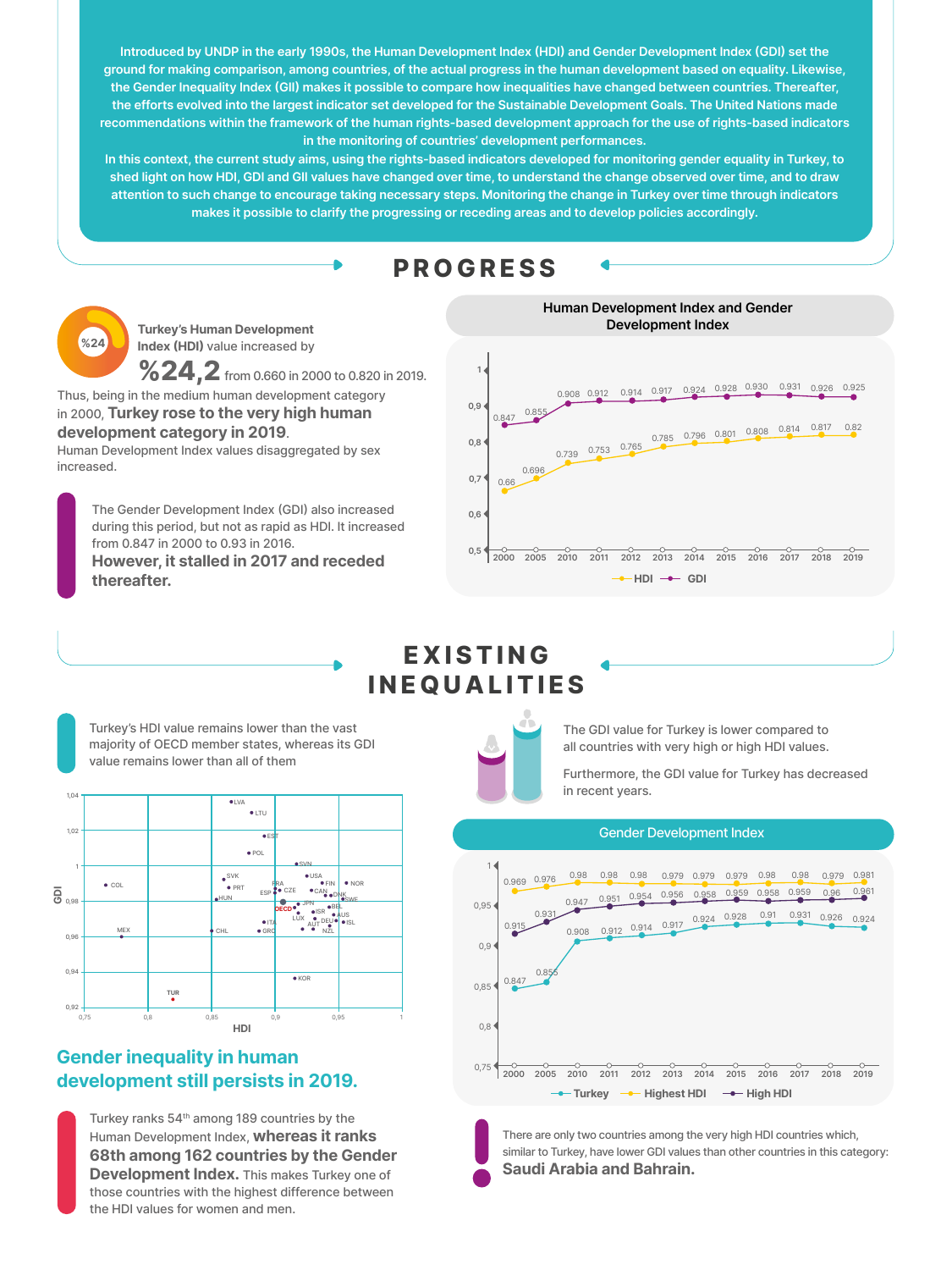**The basic components of the Human Development Index (HDI) are HEALTH, EDUCATION and INCOME. Disaggregating the changes in the Human Development Index values on the basis of these components allows to elaborate the improvements in the HDI value according to the examined area and to investigate the root causes of the differences between women and men. In the 2000-2019 period, the education and income components demonstrate inequality in favour of men and to the detriment of women. When these two components are compared with each other, the gender inequality in income is higher than the gender inequality in education during the entire period except for the year 2000. The income component slightly progressed towards equality, a similar development in education over the significant part of the period reversed after 2016, and the gender gap in education started to increase again. The gender gap in education persists, keeping Turkey behind the countries in the high and very high development groups.** 

# **PROGRESS**

# **EXISTING INEQUALITIES**

# **EDUCATION**



# **Why is there a large gender gap by human development of Turkey?**

The improvement observed in Turkey's HDI values particularly resulted from the progress in education. During the same period, the average contribution of education to the **human development was 58 percent.** Education is the most significant factor in the Human Development Index both for women and men.

Increasing compulsory education to **8 years in 1997 and then to 12 years in 2011** significantly increased the schooling rate of girls and boys. The difference between women and men decreased in terms of both expected and mean years of schooling. However, the difference in the expected years of schooling started to increase again in 2019.

Despite the recent progress in education in Turkey, gender equality remains lower than in countries with high and very high HDI values. Although all reforms for increasing compulsory education benefited both girls and boys, boys benefited more from education as the gender gap remained the same. This shows up in the mean years of schooling of women and men.

According to the Statistical Office of the European Union (Eurostat) data, Turkey has the highest school dropout rates among the European countries. In 2019 this rate was

**28.6% for women** and **28.9% for men**.

In Turkey, **27.2%** of the **young people aged 15 to 29** are neither in education nor in employment (NEET). This is the second highest rate after Colombia (29.6%) among the OECD member states (14.1% on average). In Turkey, this rate is **16.9%** f**or men aged 15 to 29,** whereas it is **42.4%** for women in the same age group (OECD, 2020).

Despite the increase in the schooling rate over time, there is a significant child population not going to school at primary and secondary education levels. Poverty is still a determining factor in the dropout of children from primary education, and affects girls more negatively particularly in the Northeast Anatolia, East Anatolia and Southeast Anatolia regions. In 2019, the schooling rate of girls at the high school level was

# **70.8% in Central East Anatolia and 68.4% in Southeast Anatolia**.

In countries with high and very high HDIs, gender gap in education (the ratio of women's education index to men's education index) is 1 on average and equal to each other, whereas this ratio was

### **still 0.887 in Turkey in 2019.**

**Education has continued to make the highest contribution to the human development.**

**Gender equality in education is still lower than in countries with high and very high Human** 

#### **Development Index.**

**Turkey is the country with the highest school dropouts among European countries.** 

**In Turkey, 42.4% of women aged 15 to 29 are neither in education, nor in employment (NEET).**

#### **Poverty adversely affects girls' access to education.**

#### **Difference between women and men decreased in terms of both expected and mean years of schooling.**









#### **Youth Not in Education, Employment or Training**

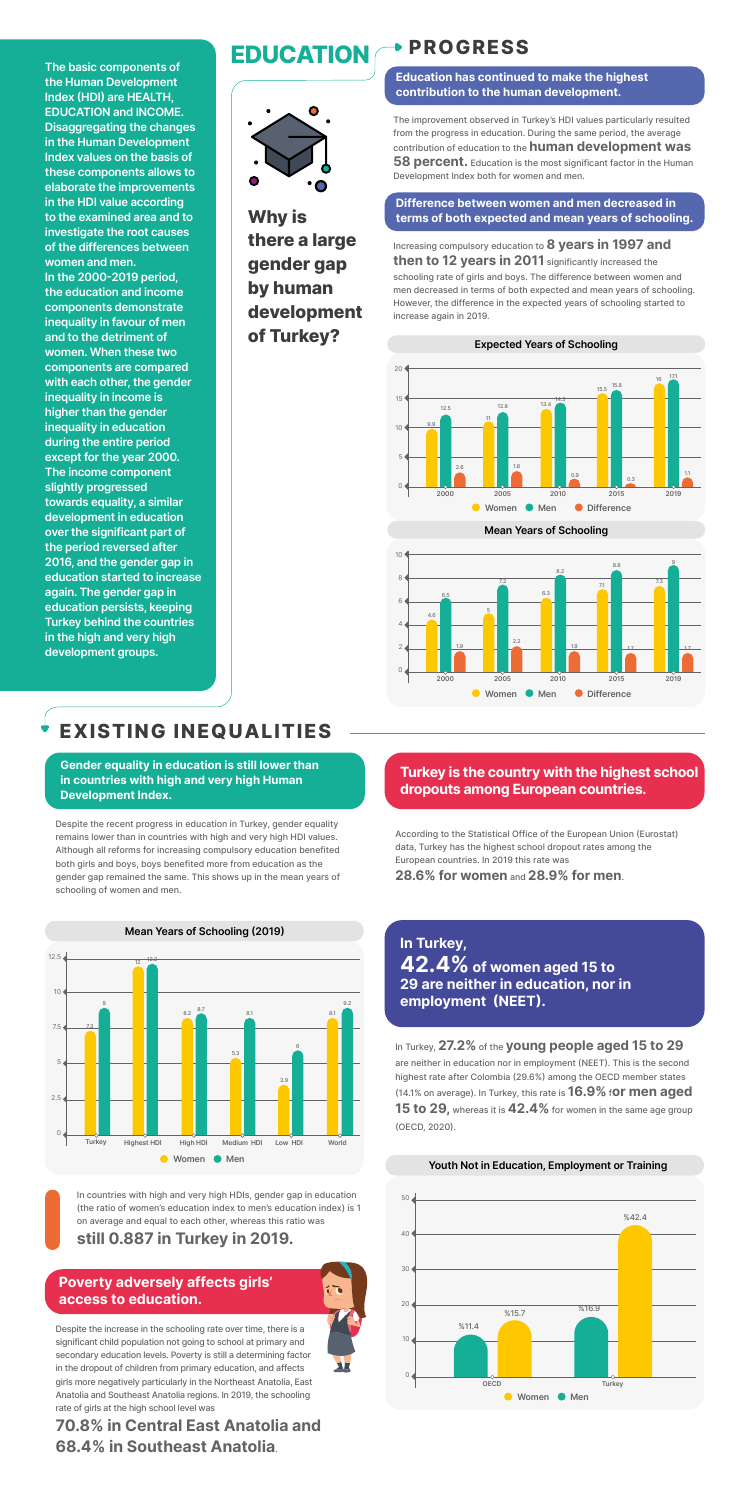**In terms of contribution to the HDI value, income is the second component for women, whereas it is health for men. The contribution of income to the women's human development index is 26%. Similarly, the contribution of the progress for men's health to their human development is 28%.**

# **PROGRESS**

### **In Turkey, women's average life expectancy is longer than that of men**

#### **Reproductive health, family planning and sexual rights issues are gradually being less frequently included in official documents.**

#### **Unmet needs for family planning have been growing.**

### **Access to induced abortion services has become difficult.**

# **Maternal Mortality Ratios and Adolescent Birth Rates decreased.**

In Turkey, the index values calculated based on the health-related indicators are higher for women compared to men, in all ages.. However, gender inequality in health has been slightly and steadily changing in favour of men over time. In 2019, average life expectancy was 80.6 years for women and 74.7 years for men. However, these figures are still lower than the countries with very high HDI values.

With gradual abandonment of gender equality norms in the political decision-making mechanisms, reproductive health, family planning and sexual rights issues are gradually being less frequently included in official documents. Sexual health and reproductive health are addressed merely limited to maternity and birth.

Since 2008, induced abortions (with medical intervention) have decreased whereas spontaneous abortions (without medical intervention) have unexpectedly increased. This was a result of the elimination of access to induced abortion services at public health institutions.

Family planning needs for one third of families are not met. "Unmet needs for family planning" have been increasing due to rhetoric against birth control, political encouragement of women's fertility and failure to provide family planning services sufficiently at primary healthcare institutions.

**Turkey is behind the countries with very high HDI values by Maternal Mortality Ratio and Adolescent Birth Rate.**

The Gender Inequality Index (GII) have two main indicators under the reproductive health: Maternal Mortality Ratios (per 100,000 live births births) and Adolescent Birth Rates (live births per 1,000 women aged 15 to 19). The progress over years in Turkey in the "maternal health" services related to pregnancy and birth were effective in reducing. Maternal Mortality Ratios and Adolescent Birth Rates.

#### **Maternal Mortality Ratios decreased from 42 per 100,000 live births in 2000 to 17 per 100,000 live births in 2019.**

**Adolescent Birth Rates decreased from 55 live births per 1,000 women in 2000 to 27 in 2019.**

As women had longer life expectancy at birth than men in the 2000- 2019 period, women's health index was higher than men's. Men's life expectancy at birth increased over years due to improvement in healthcare services and health conditions, **and the age difference between men and women decreased, from 7.4 years in 2000 to 5.9 years in 2019.** 

# **E X I S T I N G INEQUALITIES**

# **HEALTH**

#### **Average life expectancy (Turkey - Highest HDI) (2019)**



#### **Maternal Mortality Ratio and Adolescent Birth Rate (2000-2019)**

#### **Maternal Mortality Ratio and Adolescent Birth Rate (2019)**







**Men's life expectancy at birth increased over the years, and the age gap between men and women decreased.**

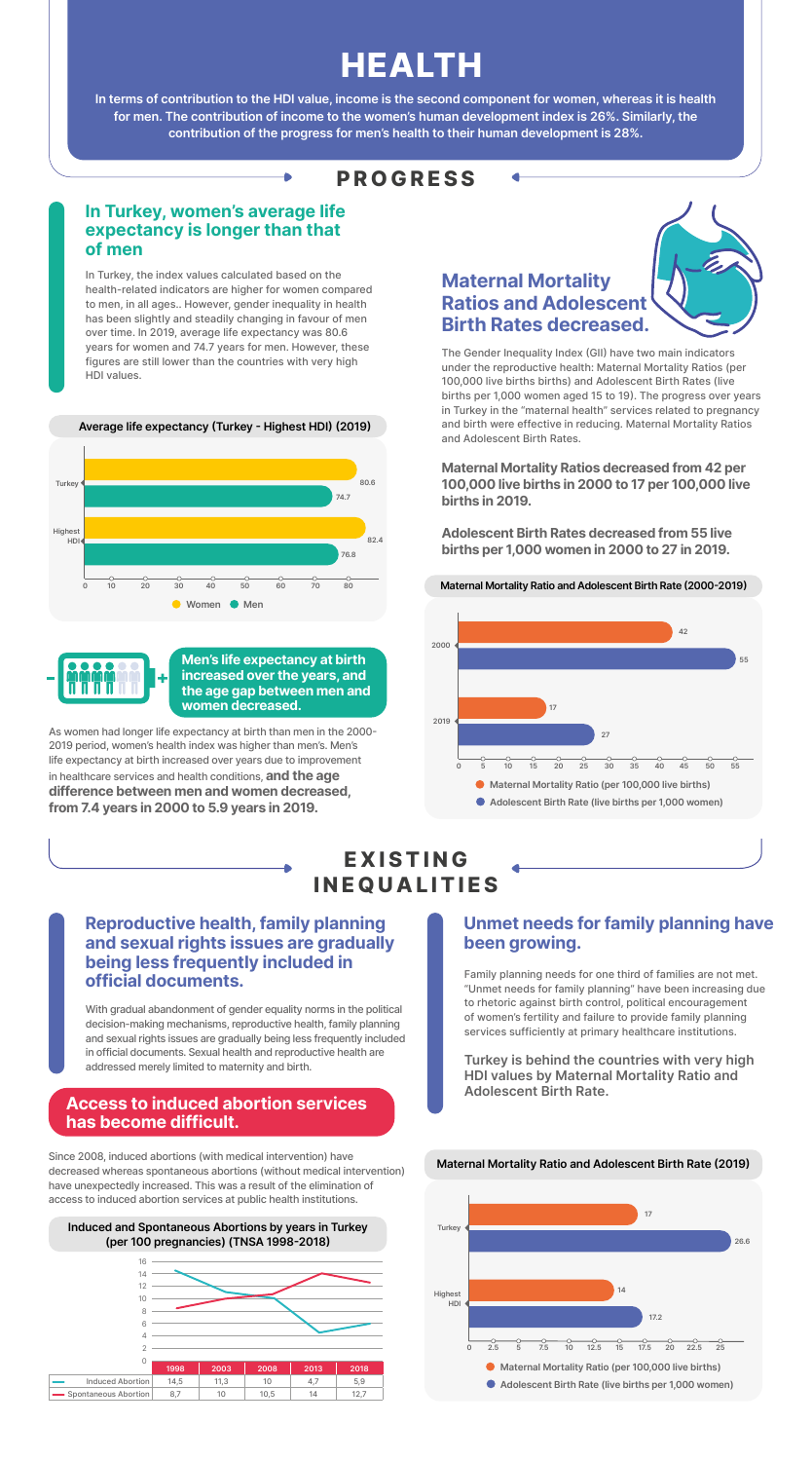**In Turkey, there is a persistent and strikingly high gender gap in income, and the female income per capita is less than half of male income per capita even in 2019. It was not possible to compensate for the negative impact of this gap with the progress in education over the period. The gender gap in income per capita partly reflects the gender gap in labour force participation. The overall analysis reveals that the relative progress of women's education in Turkey in the 2000s, was not equally reflected in their income. Gender inequalities further increased in Turkey and across the world under the COVID-19 pandemic and the aftermath economic crisis. There was a large increase in unpaid work in households not only arising from the measures as lockdowns and staying at home, closure of schools, increased hygiene and care needs but also due to restrictions for access to healthcare, education, social services and housekeeping services. In Turkey, although women had a relatively high employment rate in such sectors as healthcare, education and retail trade, that were of vital importance, the female labour force participation rate decreased in 2020 in parallel with the decline in the employment rate.**

# **EXISTING INEQUALITIES**



The female labour force participation rate in Turkey is **34%** and **very low compared** to average rate observed in the countries with high human development **(54%)** and very high human

development **(52%)** categories.

Turkey's growth performance in the first decade of the 21st century depended on the construction sector rather than the manufacturing industry and



services. However, the construction sector, which is based on male-oriented employment, follows the GDP growth rather than driving growth. The construction sector has therefore been inadequate to provide a solution to the deeply rooted employment problems.

The employment was 46% in 2000 and remained at the same level in 2019.

The gender gap in income in Turkey is well above the gap in countries with high and very high HDIs. On average, Turkish men achieve an income level which is almost three fourths of their peers in the very high human development category. On the other hand, the level of income achieved by Turkish women is about half of the women in countries in the same category.

This is well below the global average in 2019 **(57%)**.

The underlying factor here is the female employment rate **(29%)** which is way below the male employment rate **(63%)**.

**Female labour force participation rate in Turkey is very low compared to other countries.**

### **Employment rate in Turkey remains behind the levels in the 2000s.**

**Female unemployment rate has been higher than men since 2005. In 2019, female unemployment rate was approximately 1,4 times the male unemployment rate.** 

**This is much higher than countries with high and very high HDIs in which female and male unemployment rates are close.**



# **PROGRESS**

## **Female labour force participation rate has been increasing steadily but very slowly.**

# **Income-generating employment makes a contribution of 26% to female HDI growth.**

# **The limited inclusiveness of economic growth has restricted new employment opportunities.**

# **Even as women participate in employment, the large gender gap in income still persists.**

# **Female labour force participation rate further decreased to 30% in 2020 with the onset of pandemic.**

| 「 と く し く く |
|-------------|
|             |
| l           |
|             |
| chrc        |
|             |
|             |
|             |
|             |
|             |

The female labour force participation rate has steadily increased particularly since 2011. However, the female labour force participation rate in Turkey is still very low compared to males. **In 2019, this rate was 34% for women and 72% for men.** 





#### **The employment rate in Turkey did not increase during the 2000-2019 period.**

#### **Income Per Capita (Turkey - Highest HDI) (2019)**

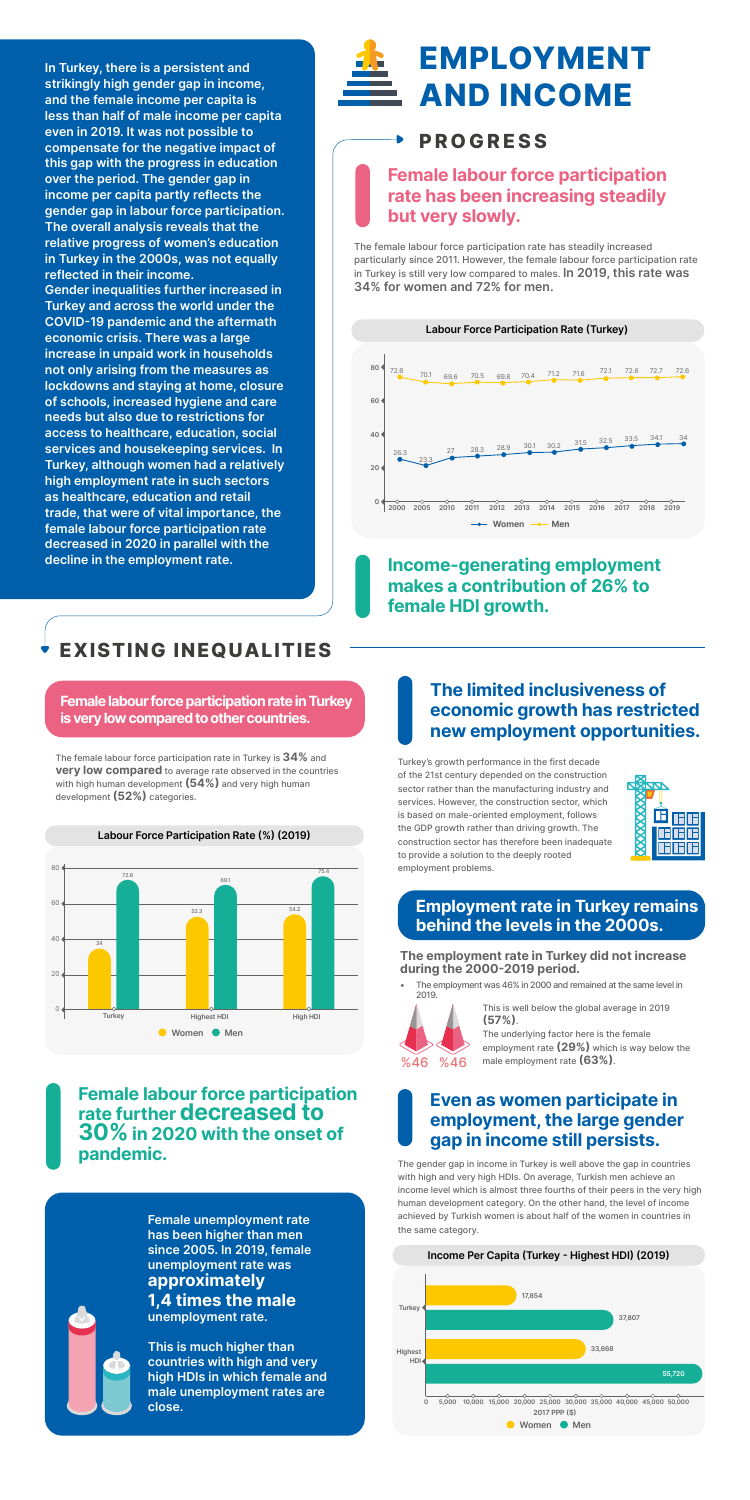**One of the components of the UNDP Gender Inequality Index is the rate of women in the parliament. In In Turkey, the basic laws, regulating the decision-making processes and rules of political representation, do not contain a clause on gender equality/ balance. In public strategic plans and action plans, which aims to increase women's empowerment and their representation in decisionmaking mechanisms, there are only indirect interventions and recommendations, such as awareness raising, mindset transformation, which have limited effect.**



# **POLITICAL PARTICIPATION**

# **PROGRESS**



**2000 2019**

# **Ratio of women in the parliament increased.**

The ratio of women in the parliament in Turkey increased by more than four times, from 4.2% in 2000 to 17.4% in 2019.

# **EXISTING INEQUALITIES**

# **Ratio of women in the parliament is**

The ratio of women in the parliament is **lower than all country groups,** across all different human development levels. This ratio is 24.5% in the category of high HDI countries, whereas it is 28.3% in very high HDI countries.



**still too low. Gender equality is not included in basic laws which govern political decisionmaking processes and principles of political representation.**



**There is no provision regarding achieving gender equality in any of the basic laws in Turkey which govern political decision-making processes and principles of political representation.**

Action plans, which aim to increase the representation of women in decision-making mechanisms, and which are prepared for women's empowerment, only prescribe such activities as indirect intervention, raising awareness and mindset transformation, with very limited effect.